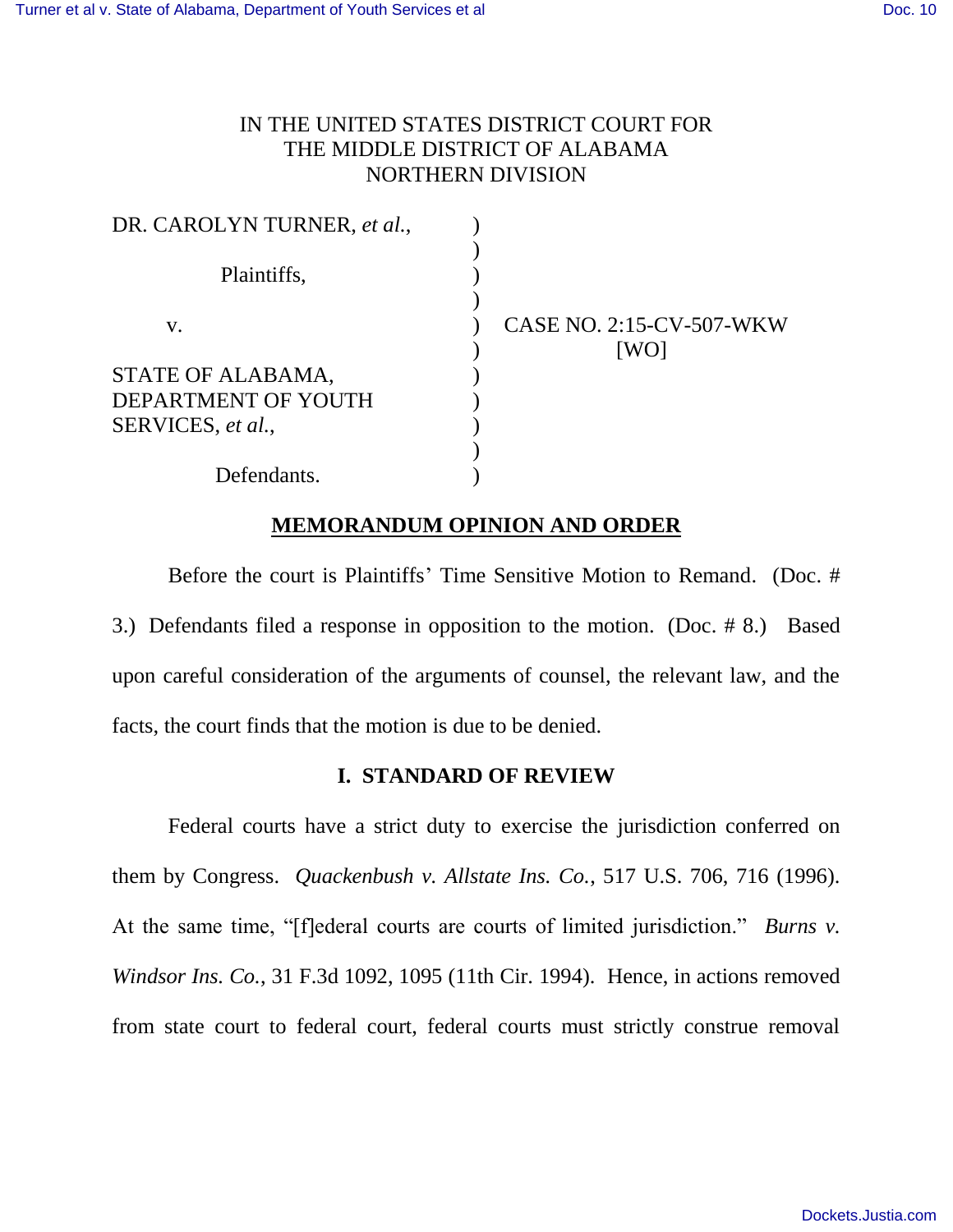statutes, resolve all doubts in favor of remand, and place the burden of establishing federal jurisdiction on the defendant. *Miedema v. Maytag Corp.*, 450 F.3d 1322, 1328–30 (11th Cir. 2006).

#### **II. BACKGROUND**

Plaintiffs are tenured teachers of the State of Alabama Department of Youth Services ("DYS"). They filed this lawsuit in the Circuit Court of Montgomery County, Alabama, against DYS, the DYS Board of Education, its members, the superintendent of the DYS School District 210, and the governor of Alabama, challenging their transfers from McNeel School in Birmingham to DYS campuses in Montgomery and Prattville. The transfers are scheduled to take effect on August 10, 2015.

Plaintiffs' complaint encompasses four counts. Counts I, II, and III are phrased as claims for relief. These counts embody claims for a writ of mandamus seeking to stop Defendants from transferring them in violation of the Students First Act, Alabama Code §§ 16-24C-1, *et seq.*, for a declaratory judgment construing their rights under the Students First Act, and for corresponding injunctive relief. Counts I, II, and III also include allegations that Plaintiffs were denied a due process hearing that complies with the Due Process Clause of the Fourteenth Amendment to the United States Constitution. Count IV alleges a 42 U.S.C.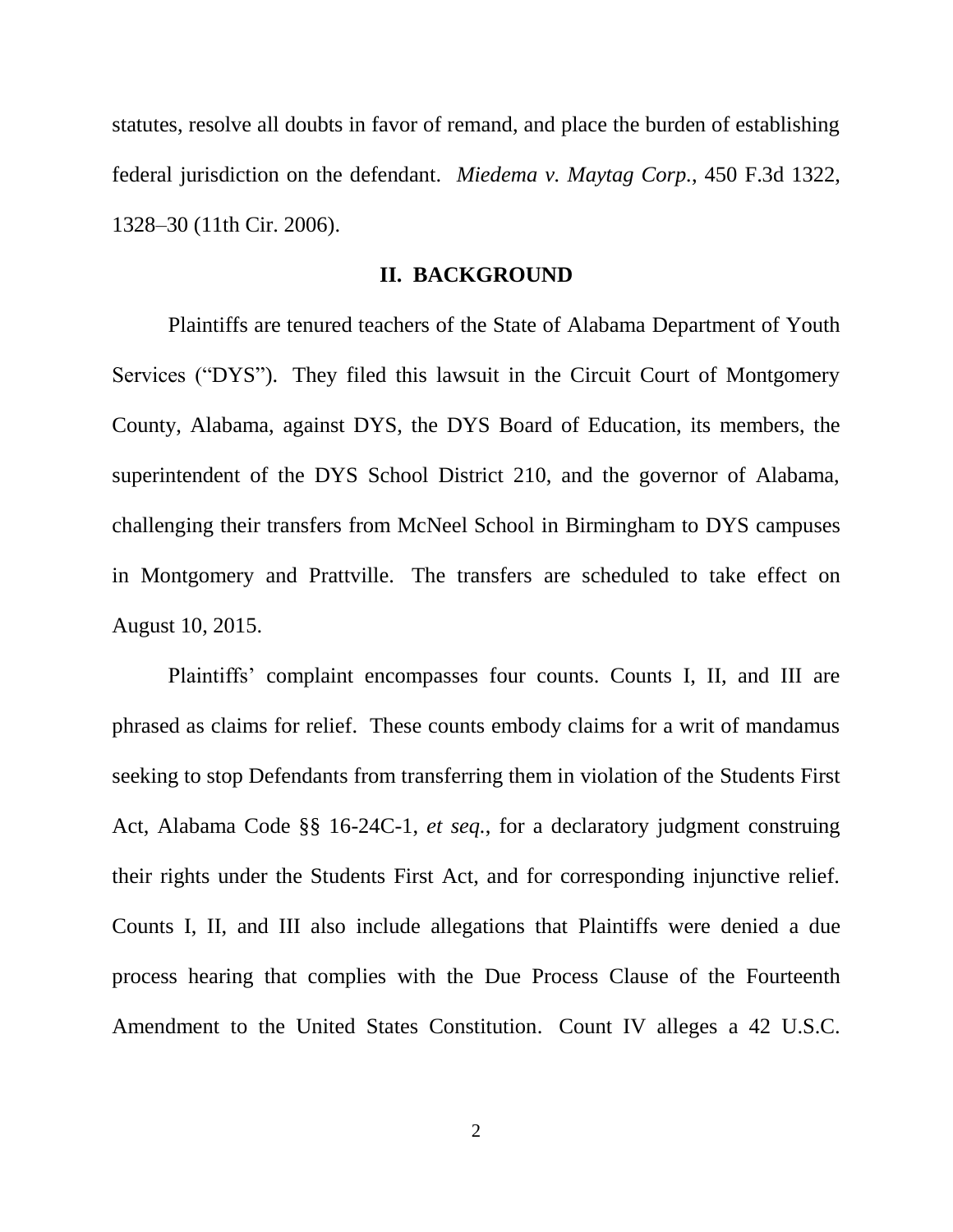§ 1983 claim that the state administrative proceedings did not provide Plaintiffs with full due process hearings in violation of the Fourteenth Amendment's procedural due process protections.

The Circuit Court of Montgomery County entered a temporary restraining order on July 10, 2015, "insofar as [the action] pertains to further actions required pursuant to the provisions of the Students First Act . . . and the timelines associated with the transfer action  $\dots$ ." (TRO (Doc. #1-23).) The state-court Order also set a hearing on the motion for preliminary injunction for July 20, 2015.

On July 16, 2015, Defendants removed this action to this court pursuant to 28 U.S.C. §§ 1331, 1441(a), and 1441(c)(1)(A). Plaintiffs responded with the pending Time Sensitive Motion to Remand (Doc. # 3).

#### **III. DISCUSSION**

The issue is whether Defendants have met their burden of demonstrating removal jurisdiction over this action. Section 1441(a) authorizes removal of "any civil action brought in a State court of which the district courts of the United States have original jurisdiction." 28 U.S.C. § 1441(a). "The district courts shall have original jurisdiction of all civil actions arising under the Constitution, laws, or treaties of the United States." 28 U.S.C. § 1331.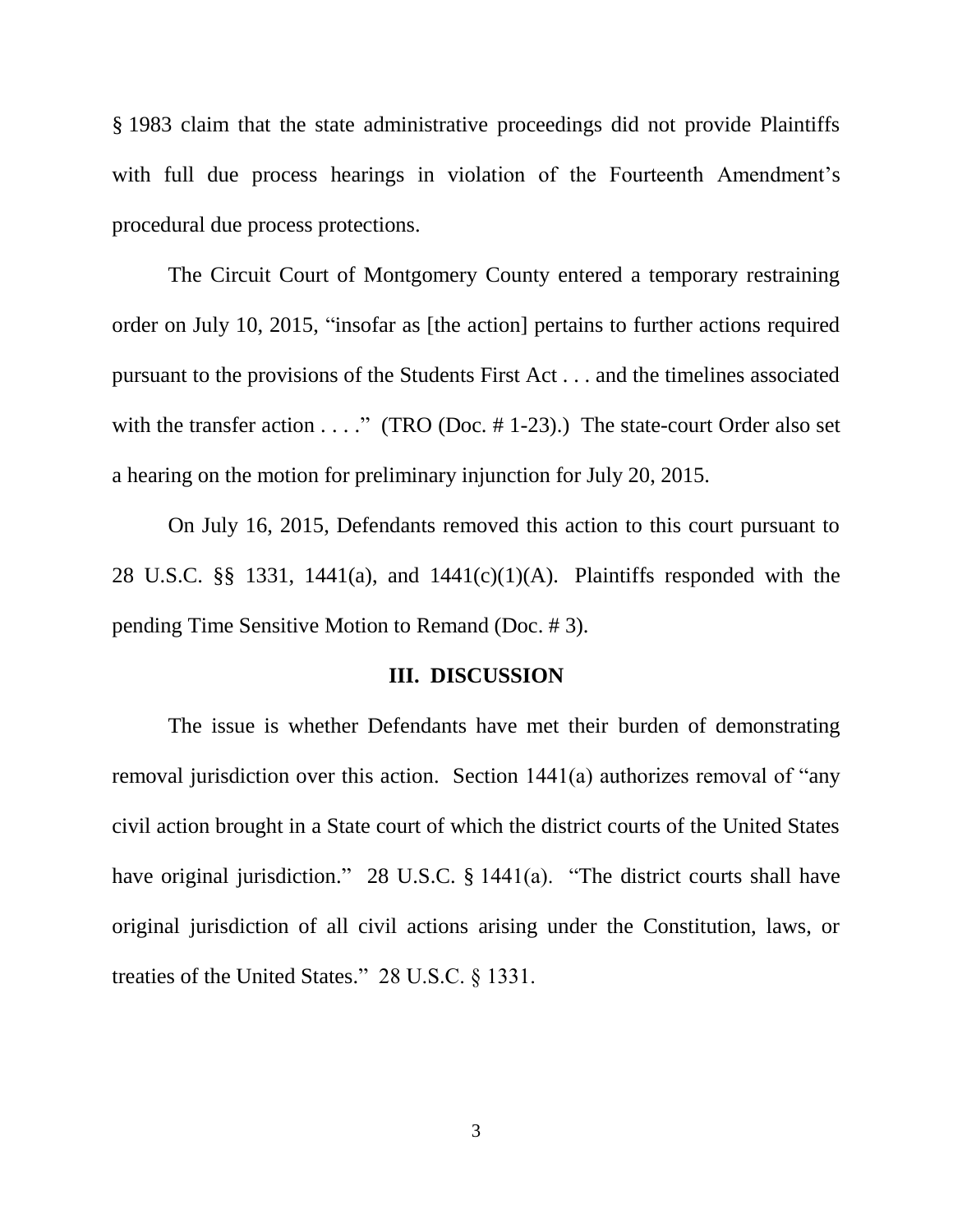Plaintiffs admit that their Complaint includes 42 U.S.C. § 1983 claims alleging Fourteenth Amendment procedural due process violations. Because the Complaint includes allegations that Defendants violated Plaintiffs' rights protected under the United States Constitution and § 1983, the court has original federalquestion jurisdiction over these claims. Accordingly, the removal of the action was not improper.

The Complaint also includes state-law claims. The Notice of Removal is conspicuously silent as to the basis for the removal of the state-law claims. The Notice of Removal focuses on the Fourteenth Amendment allegations and does not acknowledge the existence of any state-law claims. Additionally, the Notice of Removal cites §  $1441(c)(1)(A)$ , but not §  $1441(c)(1)(B)$ .

Section  $1441(c)(1)$  governs removal of actions that contain a claim arising "under the Constitution, laws, or treaties of the United States,"  $\S$  1441(c)(1)(A), and a claim "not within the original or supplemental jurisdiction of the district court or a claim that has been made nonremovable by statute,"  $\S$  1441(c)(1)(B). Section 1441(c) provides further that, whenever "a claim not within the original or supplemental jurisdiction of the district court or a claim that has been made nonremovable by statute, the entire action may be removed if the action would be removable without the inclusion of the claim described in subparagraph (B)."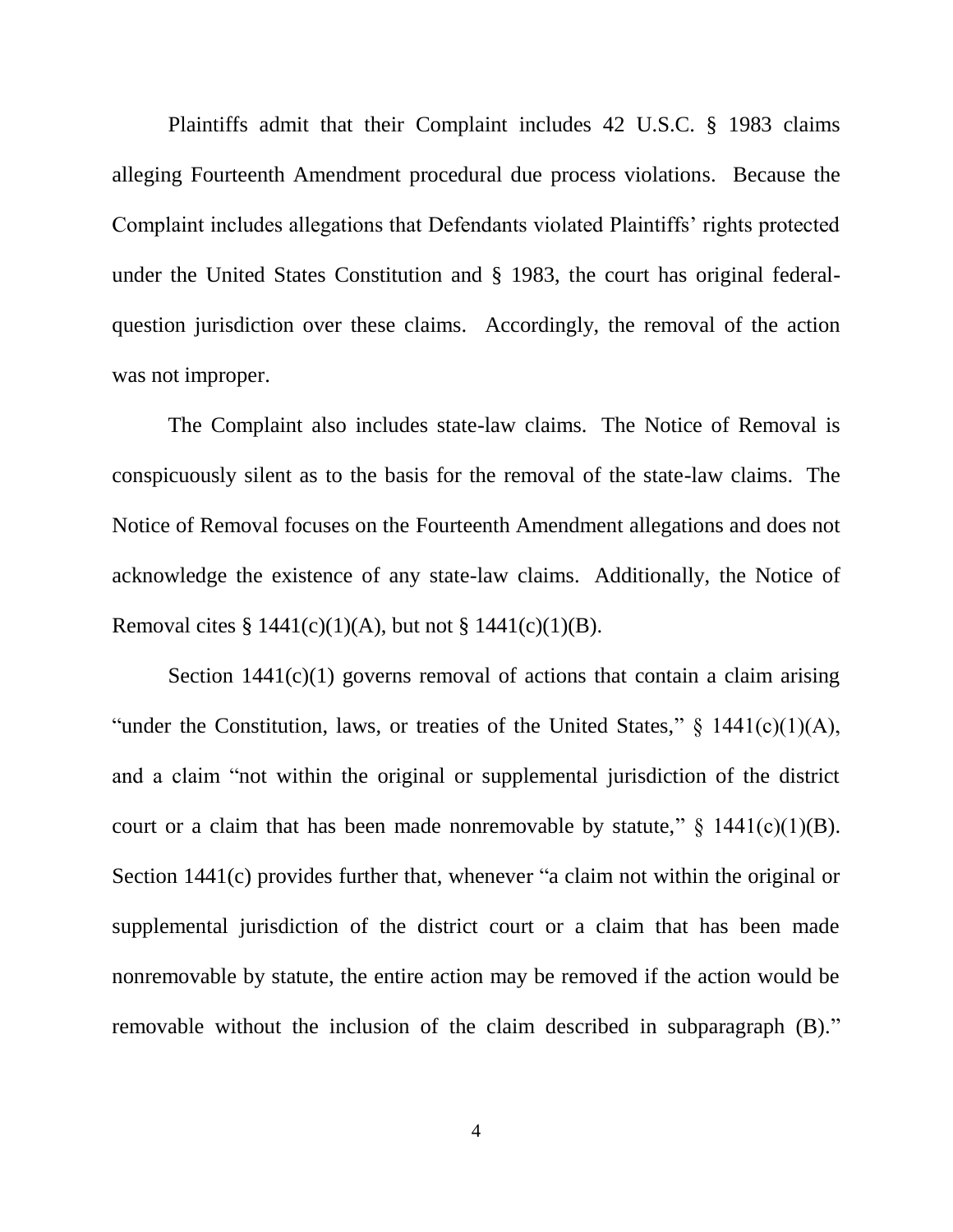§ 1441(c). Supplemental jurisdiction over state-law claims exists where the claims "are so related to claims in the action within such original jurisdiction that they form part of the same case or controversy under Article III of the United States Constitution." § 1367(a). In other words, when the state-law claims "arise out of a common nucleus of operative fact with a substantial federal claim," § 1367(a)'s prerequisites are satisfied. *Lucero v. Trosch*, 121 F.3d 591, 587 (11th Cir. 1997). This comparison "is ordinarily determined on the pleadings." *Id.* at 598.

Defendants did not predicate their removal of the state-law claims under the provisions of  $\S$  1441(c)(1)(B). Defendants have not argued, therefore, that the state-law claims are not within the court's supplemental jurisdiction or are nonremovable claims. In response, Plaintiffs argue that "it is likely that the adjudication of the state law issues can only be done by the state court pursuant to *Pennhurst*." (Doc. # 3, at 6 (citing *Pennhurst State Sch. & Hosp. v. Halderman*, 465 U.S. 89 (1984).) Plaintiffs contend, therefore, that "the proper course is for this Court to remand the state law issues, at least," (Doc. # 3, at 6), but their argument lacks supporting statutory or decisional law.

Supplemental jurisdiction exists. The allegations of the Complaint demonstrate that the § 1983 claims satisfy the substantiality requirement. The substantiality question "for jurisdictional purposes is not whether the claims are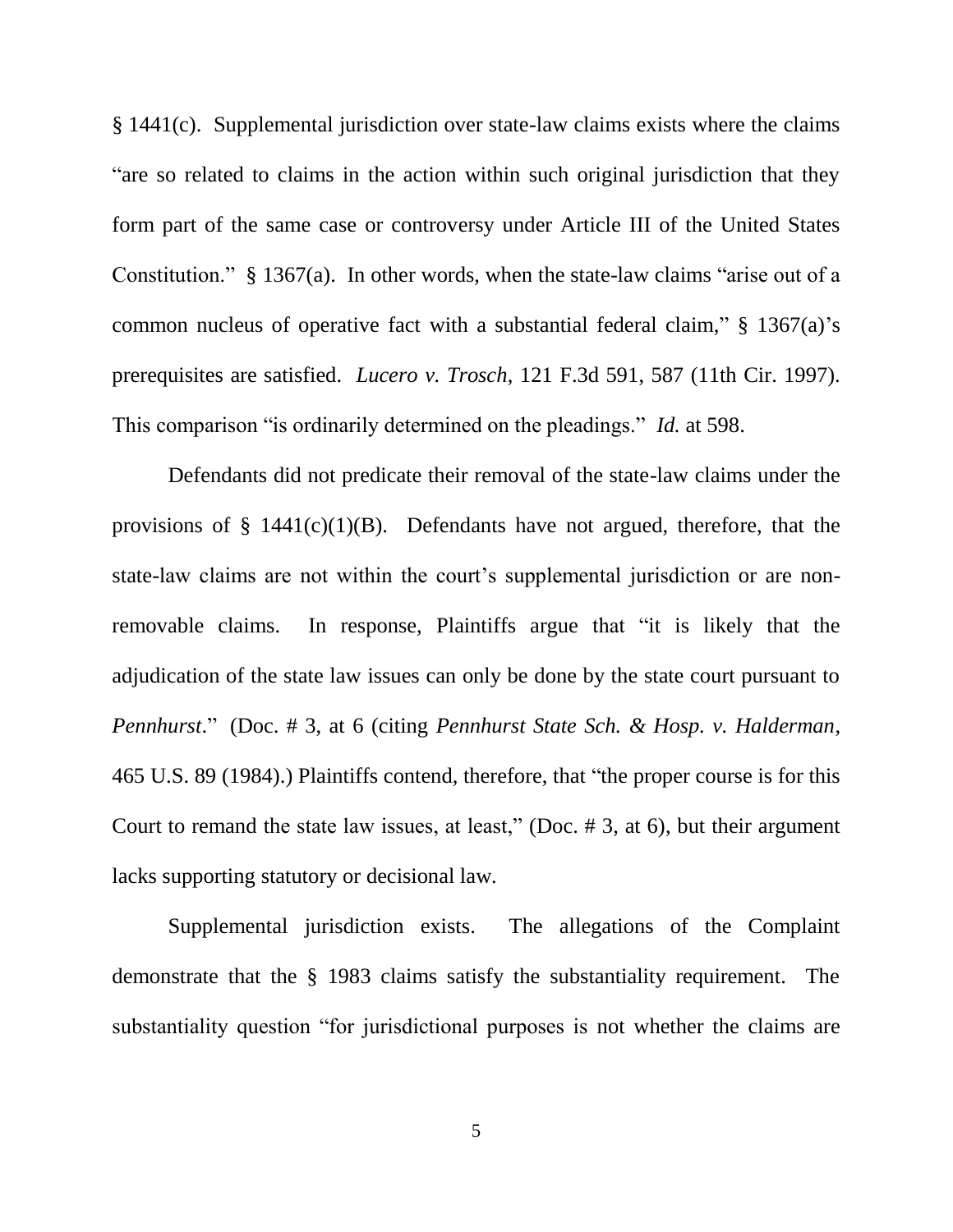without merit but whether the prior decisions inescapably render the claims frivolous." *L.A. Draper & Son v. Wheelabrator-Frye, Inc.*, 735 F.2d 414, 427 (11th Cir. 1994) (citation and internal quotation marks omitted); *see also Tamiami Partners, Ltd. ex rel. Tamiami Dev. Corp. v. Miccosukee Tribe of Indians of Fla.*, 177 F.3d 1212, 1223 (11th Cir. 1999) (A federal claim is insubstantial only if "prior decisions inescapably render the claims frivolous." (alterations, citation, and internal quotation marks omitted)). For obvious reasons, in their Notice of Removal, Defendants do not argue that the federal-law claims supplying this court's original jurisdiction are frivolous within the meaning of *L.A. Draper & Son*, and Plaintiffs' position is that their § 1983 claims indeed are substantial. Additionally, the facts underlying the federal- and state-law claims all arise out of the proceedings surrounding Defendants' decisions to transfer Plaintiffs to other DYS campuses in Alabama. The nucleus of facts in the Complaint is the same for the federal and the state-law claims. Accordingly, the requirements of  $\S 1367(a)$ are satisfied.

While the court maintains the discretion to decline jurisdiction over the state-law claims even where jurisdiction is otherwise proper under § 1367(a), *see* § 1367(c), the court intends to take a closer look at jurisdiction over state-law